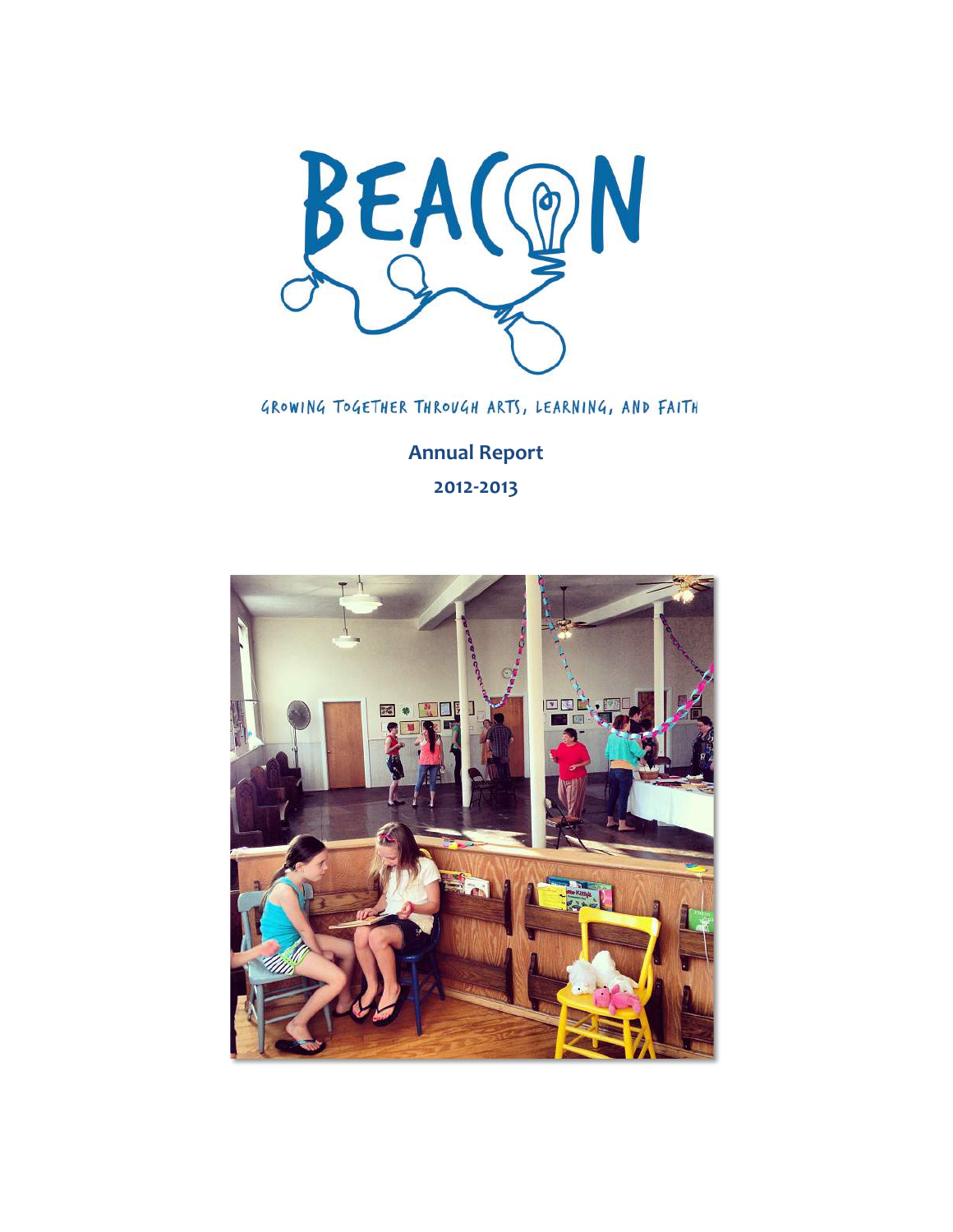#### Growth at Beacon 2012-2013:

Over the course of October 2012 to September 2013, the life and work of Beacon continued to expand in exciting ways. In addition to our art and literacy programs, we created a raised bed garden, prepared and served our own food from the garden harvest, hosted community groups in our space, and began a collaboration with Blackboard Labs to offer a new after school studio program: a hip hop writing and recording. The community of folks involved in Beacon grew in both numbers and investments of time, in-kind donations, financial support, and service.



One of many tomato harvests during the summer of 2013

## Worship:

Since moving upstairs into the sanctuary Beacon's faith community continues to grow. We average 20-25 folks in worship with a core group of folks on a regular basis as well as frequent visitors. Children of the neighborhood have begun to attend worship, often coming on their own. We've been challenged to craft a worship experience that gives them room to learn, hear, and be heard. In fall of 2013 we made the decision to move worship from 10:00am on Sundays to 5:00pm. We hope to welcome in even more folks this way. We also have big dreams of offering dinner after worship on Sundays as an extension of communion, and we are starting small with a monthly potluck dinner.



**Becca and Shane writing prayers during worship**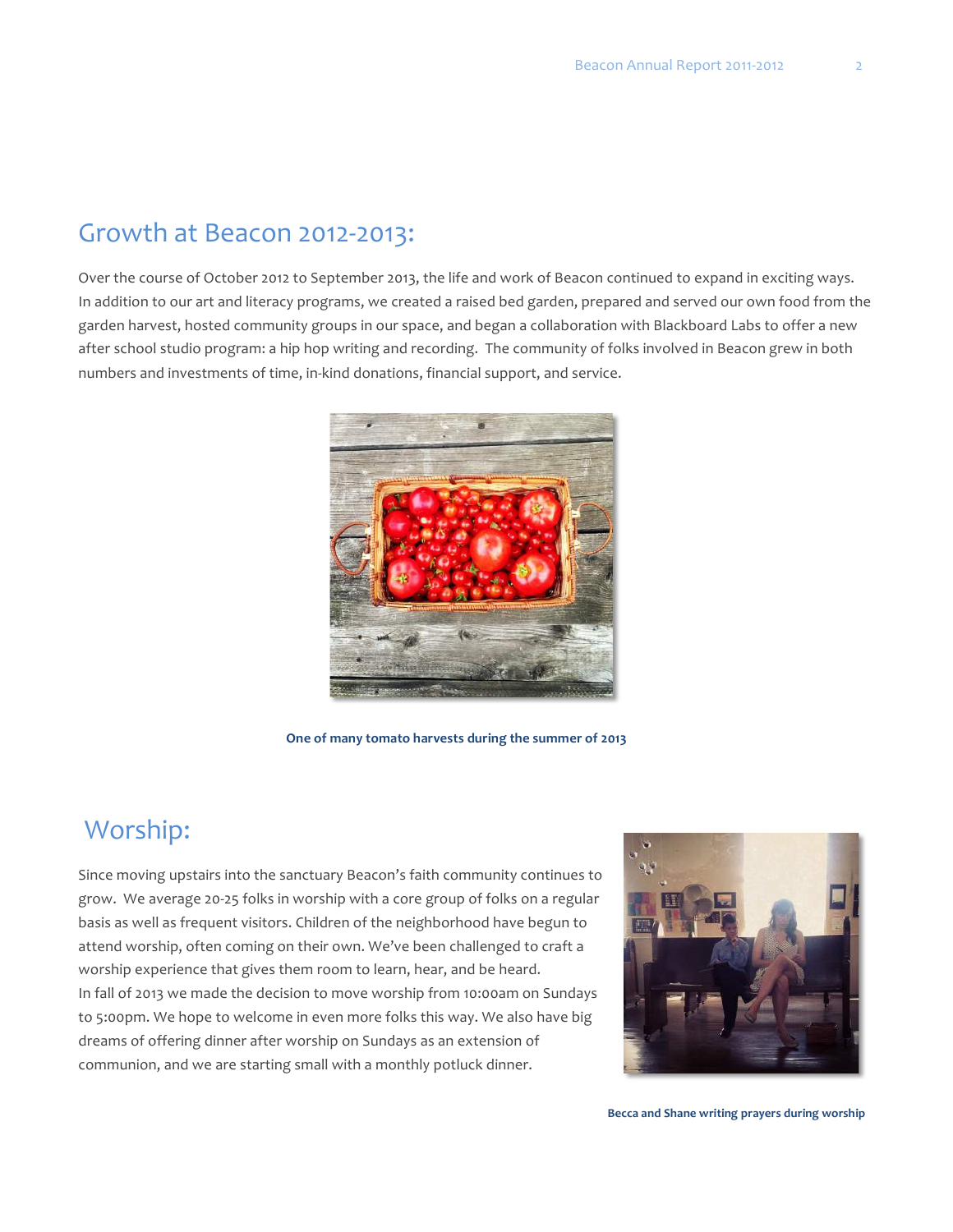#### Community Cultivation, Art, and Literacy:

Our 2013 Summer Studio kicked off with an exciting special Photography Camp taught by J.J. Tiziou, an extremely talented local artist with national renown. His mural "How Philly Moves" was recently installed on the side of the Philadelphia International Airport. 10 participants learned the basics of photography and began to translate their perceptions of themselves and their neighborhood into images. We are grateful for J.J.'s time and for the way his work and creative process taught us to see ourselves.

From there, the rest of the 2013 Summer Studio added several exciting



new components. Community groups, one of our interns, and our program participants

assisted in building, planting, and harvesting vegetables from our very own raised bed garden. We collaborated with Broad Street Ministry to prepare healthy, fresh meals in their ServSafe kitchen and transport the meals to Beacon. We offered breakfast and lunch two days a week for eight weeks, for a total of 314 meals. Through the food program, students were invited to engage creatively with food, making their own pickles, pretzels, natural soda, and learning fun ways to enjoy healthy eating. These same participants went on to write creative stories and study famous artists along with their signature techniques. We concluded the summer with an art show open to the

community that welcomed over 100 guests.

In the fall of 2012 we launched our Story Studio after school program and saw quantitative and qualitative success. During our time with children ages 5-12, we noticed an increased facility with language as well as what is a still growing interest in writing and self-expression, both during our program, and in school (as per parental reports). Our weekly format consists of Co-Director Karen Rohrer teaching a short lesson, followed by all 10-13 students writing in their own writing stations throughout the room, assisted and guided by a team of creative, loving adult volunteers. Participants are then given the chance to share their stories with the group, and often do so with great enthusiasm and pride in their work.

Our afterschool art studio saw tremendous growth in 2012. What began in 2011 as 5-10 participants is now holding steady at an average of 20 participants per session. Curriculum is developed and taught by our Co-Director, Rebecca Blake, who weaves her art education and pastoral skills to both instruct participants and volunteers about a particular project and facilitate a group dynamic that fosters wholeness and healthy relationships. We have made strides to increase our volunteer support with this program, with great success. Church partners, neighbors, high school and college students join us on a weekly basis to provide a safe, loving, and attentive environment for children who so desperately need the care and investment of their community.

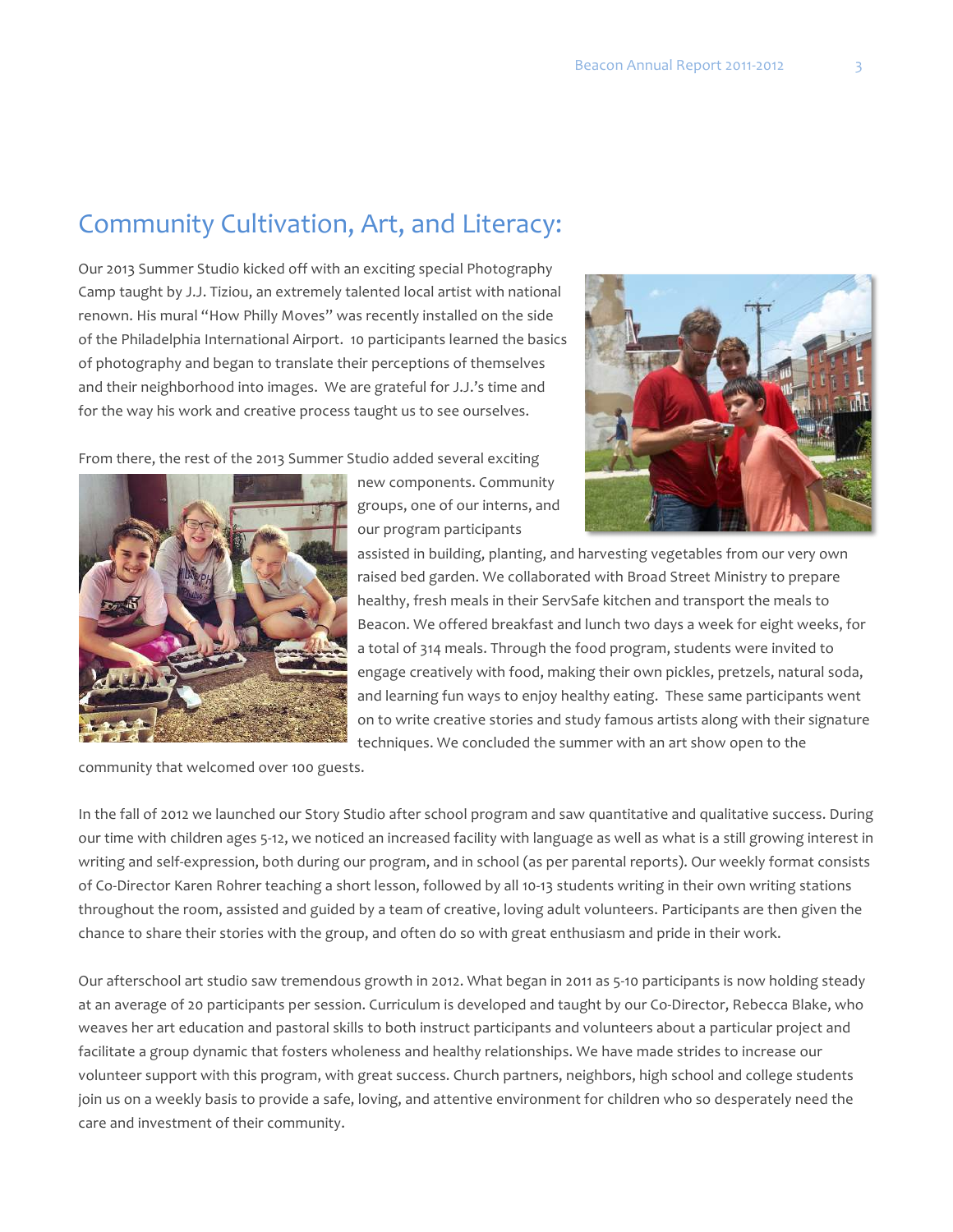Wednesday evenings, after the whirlwind of 20 children painting their pictures, their tables, and sometimes themselves dies down, the Studio at Beacon opens again for an adults-only open art studio. In contrast to our afterschool programming, this open studio provides a relaxing, quiet time and space for adults from the neighborhood to work on self-determined projects, with inspiration and guidance coming not only from our Co-Director Rebecca but from each other as well. Barriers of class and culture are overcome as participants stretch their creative muscles to work on projects that range from quilting to scrapbooking to meditative mandala creation. Wednesday evening art studio began in the spring of 2012 and now averages 10-15 participants a week.

All of our programs are free and open to all, as we are aware that charging even a nominal fee would prevent very vulnerable individuals from experiencing and benefitting from voice-cultivation, creative expression, and time spent in a safe space with invested adults. Through our work with participants in the after school studios, as well as recruiting both volunteers for our afterschool programs and participants for the adult open studio, we have seen our mission fulfilled in neighbors from a variety of backgrounds opening themselves to knowing and being known by each other, and in that community building, realizing their own creative voices, inherent worth, and collaborative gifts.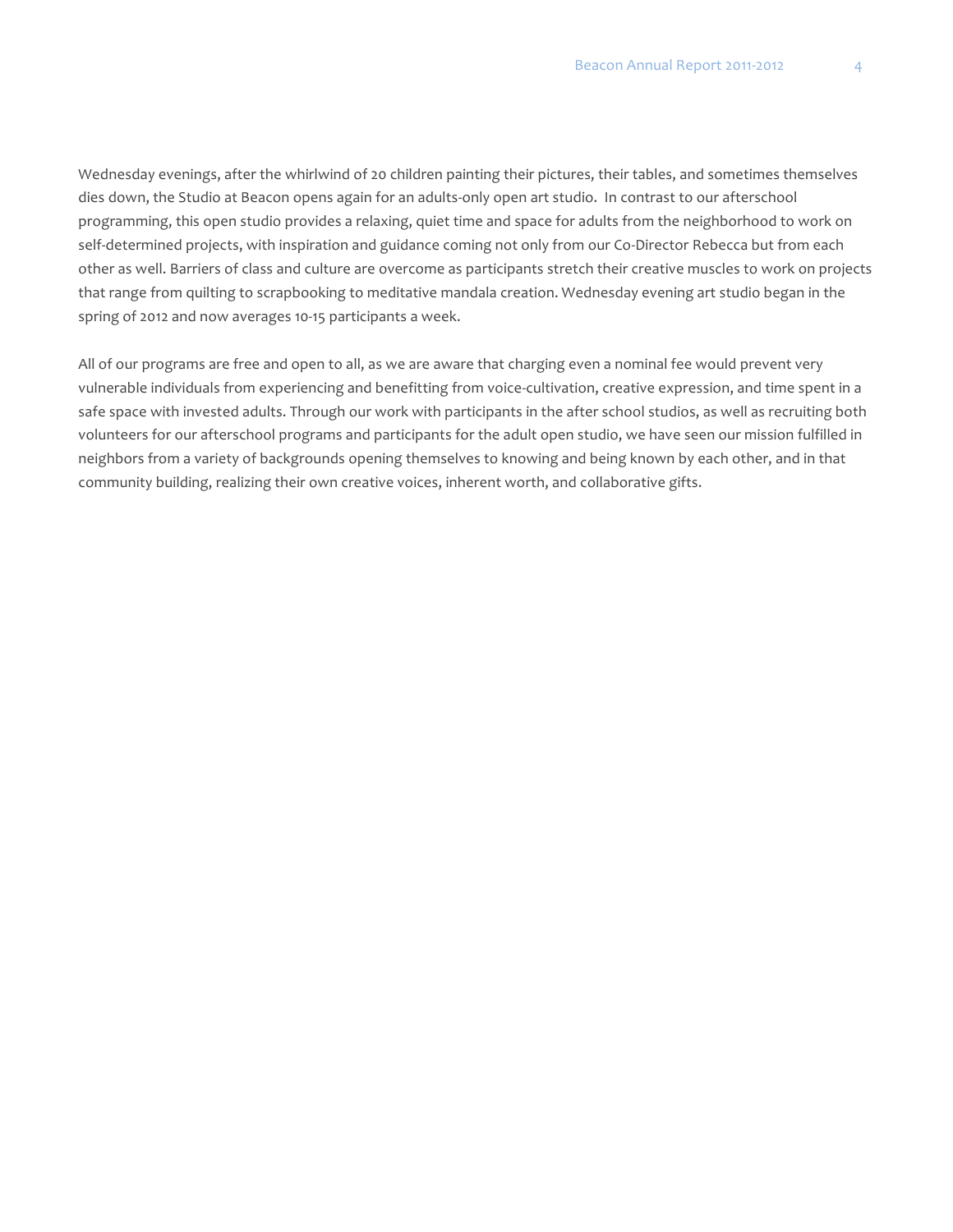# Budget 2012-2013:

Beacon's fiscal year runs October to October, so the below information offers a picture of the two budgets in place for the calendar year in question.



| Income                               | Amount       |
|--------------------------------------|--------------|
| <b>Covenant Fund</b>                 | 20,000.00    |
| <b>Eugene Bay Fund</b>               | 30,000.00    |
| <b>Connelly Foundation</b>           | 2,025.00     |
| New Church Development Grant PC(USA) | 25,000.00    |
| Presbytery of Philadelphia           | 12,500.00    |
| <b>Synod of the Trinity</b>          | 12,500.00    |
| <b>Individual Donors</b>             | 1,000.00     |
| Worship/Offering                     | 2801.78      |
| <b>Furniture and Equipment Sold</b>  | 400.00       |
| Total                                | \$104,201.78 |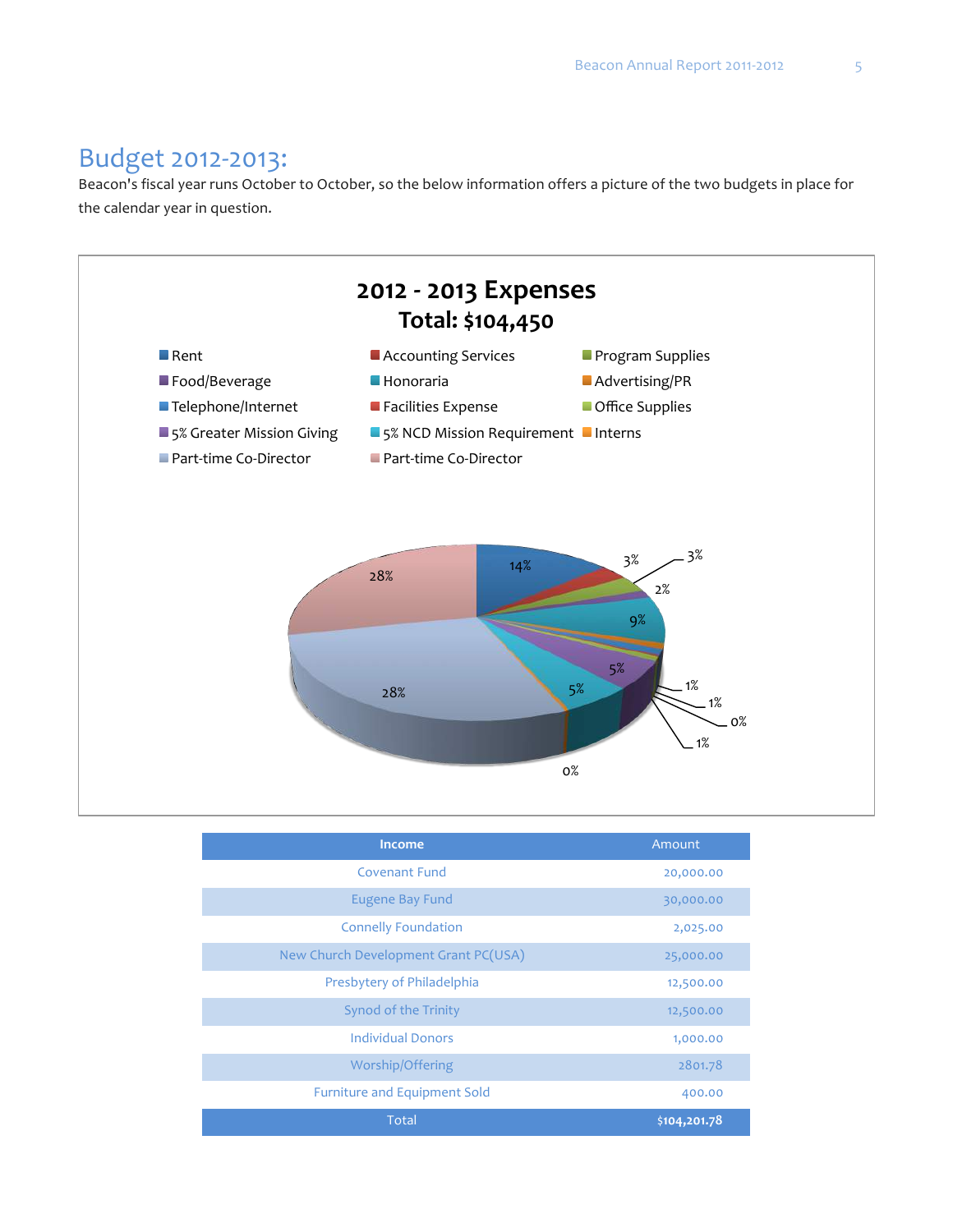## Staffing:

Our 2 part time Co-Directors have been hard at work to build a sustainable and impactful staffing structure at Beacon. The paid staff at Beacon this year consisted of 2 Co-Directors (both part time), a shifting Sunday musical team, one 10 hour a week work study student for office administration, one full time summer intern from Princeton Theological Seminary, and newly this fall, one 10 hour a week intern from Princeton. As we build capacity, we are excited to participate in the training and formation of seminary students for creative and innovative ministry and to foster teaching and nonprofit management skills for a University of the Arts student. We continue to host several dedicated regular volunteers, including former teachers, Eastern University students, nonprofit workers, storytellers, artists, and more.

#### Looking Ahead:

This fall we begin a formal partnership with Blackboard Labs, a local nonprofit that initiates social change by empowering Philadelphia youth through innovative creative arts programming rooted in hip-hop culture. This program will reach our older students, extending our continuum of education and investment to students who have grown beyond our arts and writing programs.

In the new fiscal year, Beacon will shift our worship service to 5pm Sunday evenings, as we work to make our service as open and welcoming as possible to individuals and families in our neighborhood. This time change also allows us to host dinner following our worship service, inviting community and extending the nourishment of the communion table beyond the formal worship service.

As we continue to reclaim the building as a space in service to the neighborhood, Beacon will focus on raising funds for building repairs and hosting several work groups from a variety of contexts to continue the building improvements undertaken this year. This year the men's restroom received a new floor and a rebuilt wall and, in the next few months, will be fully operational. The installation of a new heater is planned for fall 2013 as well as several wall repairs.

We met our fund raising goal for the Lights on Cumberland Street Project via individual donations as well as a successful IndieGoGo campaign, and construction is set to begin in late fall 2013 and we hope to have the work complete by early 2014.

#### We could not do this work without the support of communities and individuals like you. Join us in the adventure that awaits us in 2013-2014.